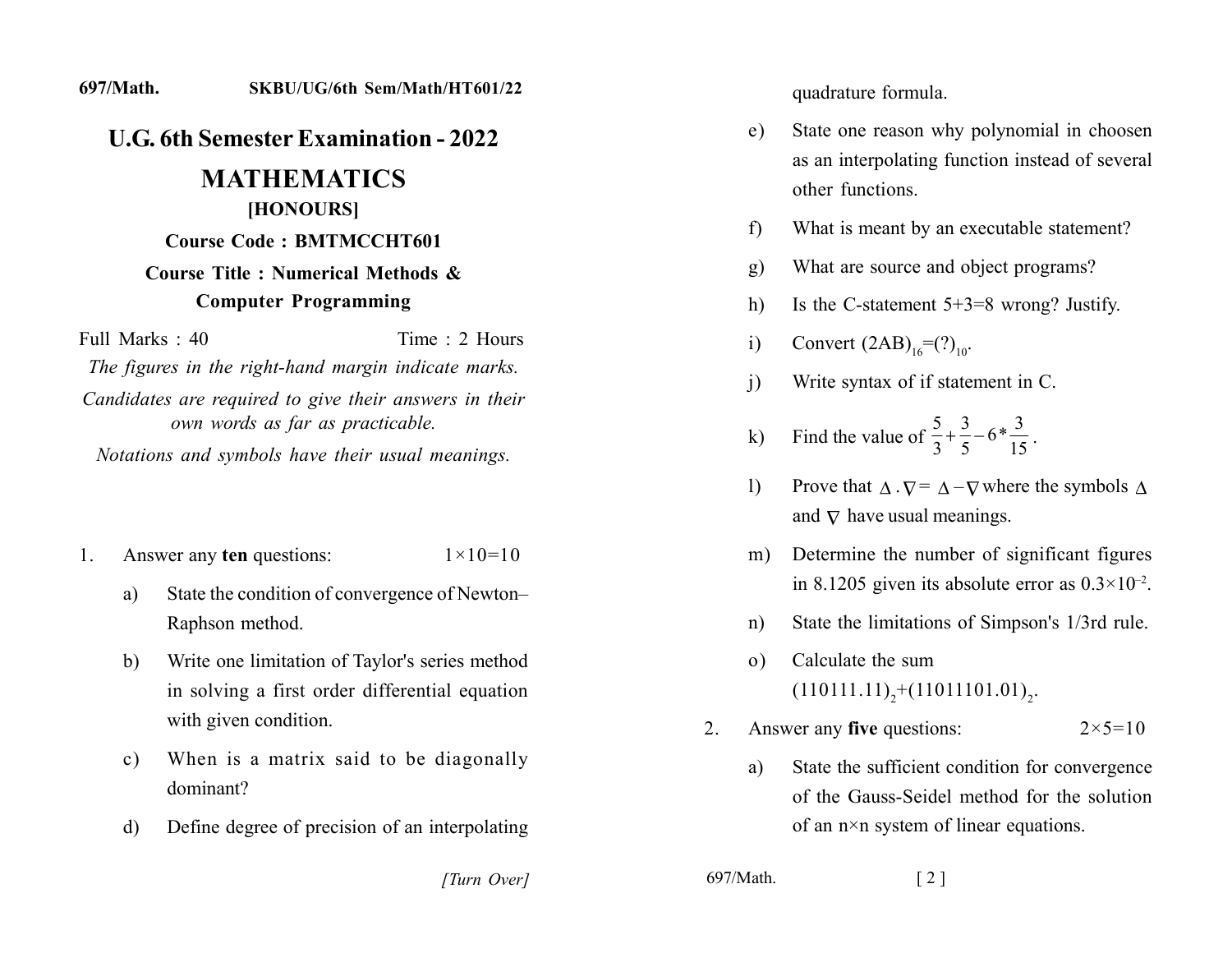b) Given 
$$
f(0)=-1
$$
,  $f(1)=1$ ,  $f(2)=4$ , find  $\int_{0}^{1} f(x)dx$   
by Trapezoidal Rule.

 $\overline{a}$ 

Establish the result  $\Delta^n f_0 = \nabla^n f_n$ , the symbols  $c)$ have their usual meanings.

d) Prove that 
$$
\Delta f(x) = \log \left\{ 1 + \frac{\Delta f(x)}{f(x)} \right\}
$$
 where  $\Delta$  is

the forward difference operator.

Write the equivalent C-expression for the e) mathematical expression

$$
\log_e \left| \frac{x + \sqrt{x^2 + 1}}{x - \sqrt{x^2 + 1}} \right|.
$$

- Write a short note on switch statement in C. f)
- Rounding the number 0.16152 to three  $g)$ significant digits, determine the absolute error and relative error of the obtained approximate number
- Write down the hierarchy of arithmetic  $h)$ operators.
- Answer any two questions:  $5 \times 2 = 10$ 3.
	- Describe modified Euler's method for solving a) a differential equation of the form

$$
\frac{dy}{dx} = f(x, y), \text{ with } y_0 = y(x_0).
$$

 $b)$  $\mathbf{i}$ Write a program in C that reads the values of x and y, computes and prints the value of  $F(x)$  defined by

$$
F(x) = 1 + \frac{x}{\sqrt{1 + x^2}}, \text{ if } |x| < 3
$$
  
= 0, if  $3 \le |x| < a$   
=  $1 - \frac{x}{\sqrt{1 + x^2}}$ , if  $|x| \ge a$  where  $a = (4 + |y|)^{\frac{3}{2}}$ .

Find the rate of convergence of the  $\overline{11}$ 

iteration method 
$$
x_{n+1} = x_n - \frac{f(x_n)}{f'(x_n)}
$$
.

 $3 + 2$ 

Find the quadratic polynomial which takes  $c)$  i) the same values as  $f(x)$  at  $x=-1$ , 0, 1 and integrate it to prove that

$$
\int_{-1}^{1} f(x) dx = \frac{1}{3} \Big[ f(-1) + 4f(0) + f(1) \Big].
$$

Assuming the error to have the form Af<sup>iv</sup> $(\xi)$ ,  $(-1 < \xi < 1)$ , find the value of A.

 $697/Math$